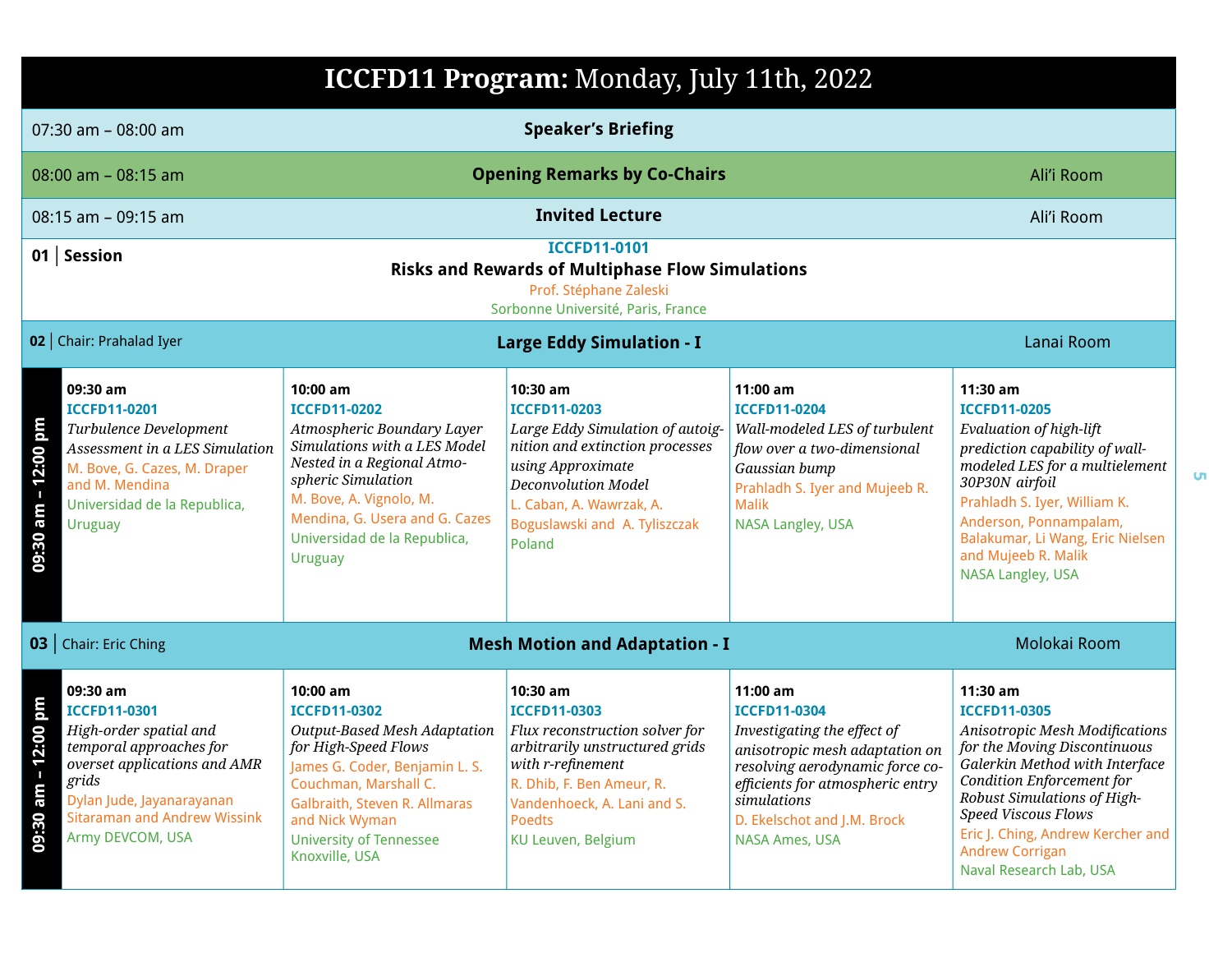|                                           | Monday, July 11th, 2022                                                                                                                                                                                                                           |                                                                                                                                                                                                                                                              |                                                                                                                                                                                                                         |                                                                                                                                                                                                                                            |                                                                                                                                                                                                                              |  |
|-------------------------------------------|---------------------------------------------------------------------------------------------------------------------------------------------------------------------------------------------------------------------------------------------------|--------------------------------------------------------------------------------------------------------------------------------------------------------------------------------------------------------------------------------------------------------------|-------------------------------------------------------------------------------------------------------------------------------------------------------------------------------------------------------------------------|--------------------------------------------------------------------------------------------------------------------------------------------------------------------------------------------------------------------------------------------|------------------------------------------------------------------------------------------------------------------------------------------------------------------------------------------------------------------------------|--|
| 04                                        | <b>Chair: David Zingg</b>                                                                                                                                                                                                                         |                                                                                                                                                                                                                                                              | <b>Higher Order Methods - I</b>                                                                                                                                                                                         |                                                                                                                                                                                                                                            | <b>Maui Room</b>                                                                                                                                                                                                             |  |
| $12.00$ pm<br>$\blacksquare$<br>09:30 pm  | 09:30 am<br><b>ICCFD11-0401</b><br>Stable and non-dissipative<br>kinetic-energy and entropy<br>preserving (KEEP) schemes for<br>compressible flows<br>Y. Kuya and S. Kawai<br>Tohoku U., Japan                                                    | 10:00 am<br><b>ICCFD11-0402</b><br>Positivity-Preserving Entropy<br><b>Stable Spectral Collocation</b><br>Schemes of Arbitrary Order of<br>Accuracy for the 3-D Navier-<br><b>Stokes Equations</b><br>N. K. Yamaleev and J. Upperman<br>Old Dominion U., USA | 10:30 am<br><b>ICCFD11-0403</b><br>Stable and conservative High-<br>Order methods on triangular<br>elements using tensor-product<br>summation-by-parts operators<br>T. Montoya and D. W. Zingg<br>U. of Toronto, Canada | 11:00 am<br><b>ICCFD11-0404</b><br><b>Obtaining Accurate Functionals</b><br>from High-Order Generalized<br>Summation-by-Parts Discretiza-<br>tions in Curvilinear Coordinates<br>D.A. Craig Penner and D.W. Zingg<br>U. of Toronto, Canada | 11:30 am<br><b>ICCFD11-0405</b><br>Assessment of a high-order<br>implicit residual smoothing time<br>scheme for multiblock curvilin-<br>ear meshes<br>A. Bienner, X. Gloerfelt and P.<br>Cinnella<br>Arts et Metiers, France |  |
|                                           | 12:00 pm $-$ 1:15 pm                                                                                                                                                                                                                              |                                                                                                                                                                                                                                                              | <b>Hosted Lunch</b>                                                                                                                                                                                                     |                                                                                                                                                                                                                                            |                                                                                                                                                                                                                              |  |
|                                           | <b>05</b>   Chair: Paola Cinnella                                                                                                                                                                                                                 |                                                                                                                                                                                                                                                              | <b>Discrete Galerkin Methods</b>                                                                                                                                                                                        |                                                                                                                                                                                                                                            | Lanai Room                                                                                                                                                                                                                   |  |
| pm - 2:45 pm<br>01:15                     | 01:15 pm<br><b>ICCFD11-0501</b><br>Large-Scale Investigation of<br>3D Discontinuous-Galerkin-<br>Hancock Method for Hyperbolic<br><b>Balance Laws with Stiff Local</b><br><b>Sources</b><br>W. Kaufmann and J.G. McDonald<br>U. of Ottawa, Canada | 01:45 pm<br><b>ICCFD11-0502</b><br>Deneb: An Open-source High-<br>performance Flow Solver based<br>on DRM-DG Method<br>Hojun You, Juhyun Kim and<br>Chongam Kim<br>Seoul National U., S. Korea                                                               |                                                                                                                                                                                                                         |                                                                                                                                                                                                                                            |                                                                                                                                                                                                                              |  |
| 06                                        | <b>Chair: Neal Chaderjian</b>                                                                                                                                                                                                                     |                                                                                                                                                                                                                                                              | <b>Rotorcraft CFD</b>                                                                                                                                                                                                   |                                                                                                                                                                                                                                            | Molokai Room                                                                                                                                                                                                                 |  |
| md 51:<br>N<br>$\blacksquare$<br>01:15 pm | 01:15 pm<br><b>ICCFD11-0601</b><br>Wake Breakdown in High-<br>Fidelity CFD Simulations of<br>Rotor-in-Hover: New Tools &<br>Insights<br>Nathan Hariharan, Jennifer N.<br>Abras, and Robert Narducci<br><b>HPCMP CREATE, USA</b>                   | 01:45 pm<br><b>ICCFD11-0602</b><br>Optimization of Non-Conven-<br>tional Airfoils for Martian Ro-<br>torcraft using Direct Numerical<br><b>Simulations</b><br>Lidia Caros, Oliver Buxton and<br><b>Peter Vincent</b><br><b>Imperial College, UK</b>          | 02:15 pm<br><b>ICCFD11-0603</b><br>Quantitative Approach for the<br>Accurate CFD Simulation of<br>Hover in Turbulent Flow<br>Neal M. Chaderjian<br>NASA Ames Research Center,<br><b>USA</b>                             |                                                                                                                                                                                                                                            |                                                                                                                                                                                                                              |  |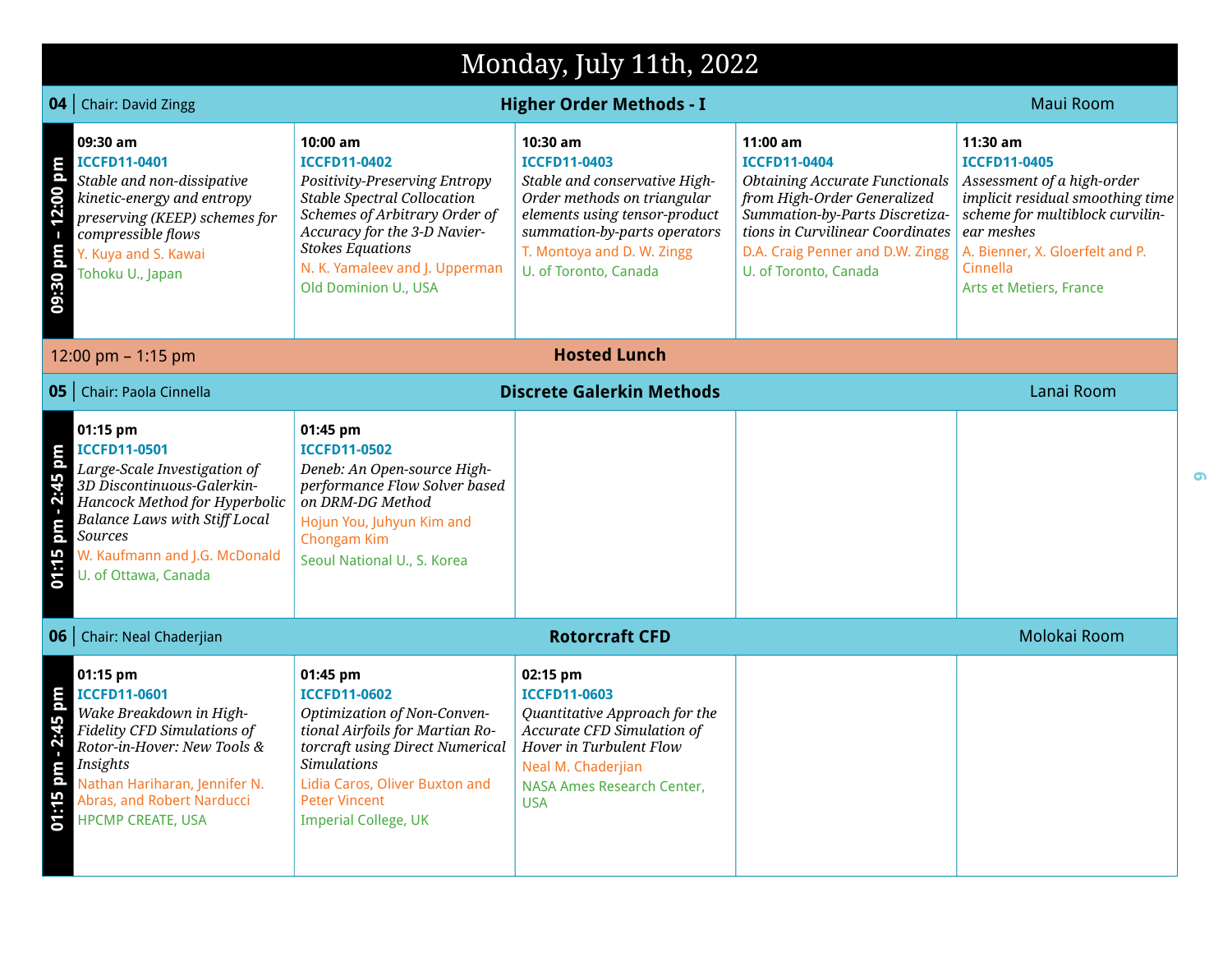## Monday, July 11, 2022

|                                         | <b>07</b>   Chair: Scott Morton                                                                                                                                                                                                               | <b>Multidisciplinary Methods</b>                                                                                                                                                                       | <b>Maui Room</b>                                                                                                                                                                                                                                      |
|-----------------------------------------|-----------------------------------------------------------------------------------------------------------------------------------------------------------------------------------------------------------------------------------------------|--------------------------------------------------------------------------------------------------------------------------------------------------------------------------------------------------------|-------------------------------------------------------------------------------------------------------------------------------------------------------------------------------------------------------------------------------------------------------|
| $2:45$ pm<br>$\blacksquare$<br>01:15 pm | 01:15 pm<br>ICCFD11-0701<br>A Multi-Physics Modeling Framework for Plasma<br>Wind Tunnels<br>A. Munafo, V. Le Maout, S. Kumar, F. Panerai, K.<br>Stephani, and M. Panesi<br>U. of Illinois, Urbana-Champaign, USA                             | 01:45 pm<br><b>ICCFD11-0702</b><br>A Nonlinear Schur Complement Solver for CFD-Based<br>Multidisciplinary Models<br>Anil Yildirim, Justin S. Gray, and Joaquim R. R. A. Martins<br>U. of Michigan, USA | 02:15 pm<br><b>ICCFD11-0703</b><br>An Infrastructure for Algorithmic Flexibility in Multi-<br>fidelity and Multi-disciplinary CFD Simulations<br>S. Morton, N. Hariharan, and D. McDaniel<br>Army, USA                                                |
|                                         | 08   Chair: Michel Bergmann                                                                                                                                                                                                                   | <b>Fluid Structure Interaction &amp; Porosity</b>                                                                                                                                                      | Lanai Room                                                                                                                                                                                                                                            |
| $-04:30$ pm<br>03:00 pm                 | 03:00 pm<br><b>ICCFD11-0801</b><br>Fluid-structure interaction with multi-body<br>collision: application to collective fish swimming in<br>an impermeable or porous enclosure<br>M. Bergmann<br><b>INRIA, France</b>                          | 03:30 pm<br><b>ICCFD11-0802</b><br>XCOMPUTE: Algorithms and Instruction Sequences<br>for CFD/FEA Multi-Physics<br>G.J. Orr, R.J. Kwan and M. Doudar<br>Xplicit Computing Inc, USA                      | 04:00 pm<br><b>ICCFD11-0803</b><br>Prediction of Permeability for Porous Materials<br>Using a Surrogate Model<br>Vijay B. Mohan Ramu and Savio J. Poovathingal<br>U. of Kentucky, USA                                                                 |
|                                         | 09   Chair: Gerrit-Daniel Stitch                                                                                                                                                                                                              | <b>Actuator Disk</b>                                                                                                                                                                                   | Molokai Room                                                                                                                                                                                                                                          |
| 03:00 pm – 04:30 pm                     | 03:00 pm<br>ICCFD11-0901<br>Propeller Representation in Full- Vehicle CFD:<br>Actuator Disk Versus Body-Force Modeling Approaches<br>Tianbo Xie and Alejandra Uranga<br>USC, USA                                                              | 03:30 pm<br><b>ICCFD11-0902</b><br>Improved Actuator Line Method For Ducted Fan<br><b>Applications</b><br>M-A. Breault and G. Dumas<br>Laval U., Canada<br>University of Waterloo, Canada              | 04:00 pm<br><b>ICCFD11-0903</b><br>Validation of Actuator Disk, Actuator Line and<br>Sliding Mesh Methods within the LAVA Solver<br>Gerrit-Daniel Stich, Luis S. Fernandes, Gaetan Kenway,<br>Jeffrey A. Housman and Cetin C. Kiris<br>NASA Ames, USA |
|                                         |                                                                                                                                                                                                                                               |                                                                                                                                                                                                        |                                                                                                                                                                                                                                                       |
|                                         | 10   Chair: H. T. Hyunh                                                                                                                                                                                                                       | <b>Higher Order Methods - II</b>                                                                                                                                                                       | <b>Maui Room</b>                                                                                                                                                                                                                                      |
| 틍<br>$-04:30$<br>03:00 pm               | 03:00 pm<br><b>ICCFD11-1001</b><br>Output-Based h-p Refinement Strategy with Anisotro-<br>pic AMR and High-Order CENO Finite-Volume Scheme<br>for Three-Dimensional Inviscid Flows<br>C. N. Ngigi and C. P. T. Groth<br>U. of Toronto, Canada | 03:30 pm<br><b>ICCFD11-1002</b><br>A high-order low-dissipation Euler-Lagrange<br>method for compressible gas-particle flows<br><b>Meet Patel and Jesse Capecelatro</b><br>U. of Michigan, USA         | 04:00 pm<br><b>ICCFD11-1003</b><br>Discontinuous Galerkin, Implicit Runge-Kutta,<br>and Collocation Methods for Ordinary Differential<br>Equations (or Time Stepping)<br>H. T. Huynh<br>NASA Glenn, USA                                               |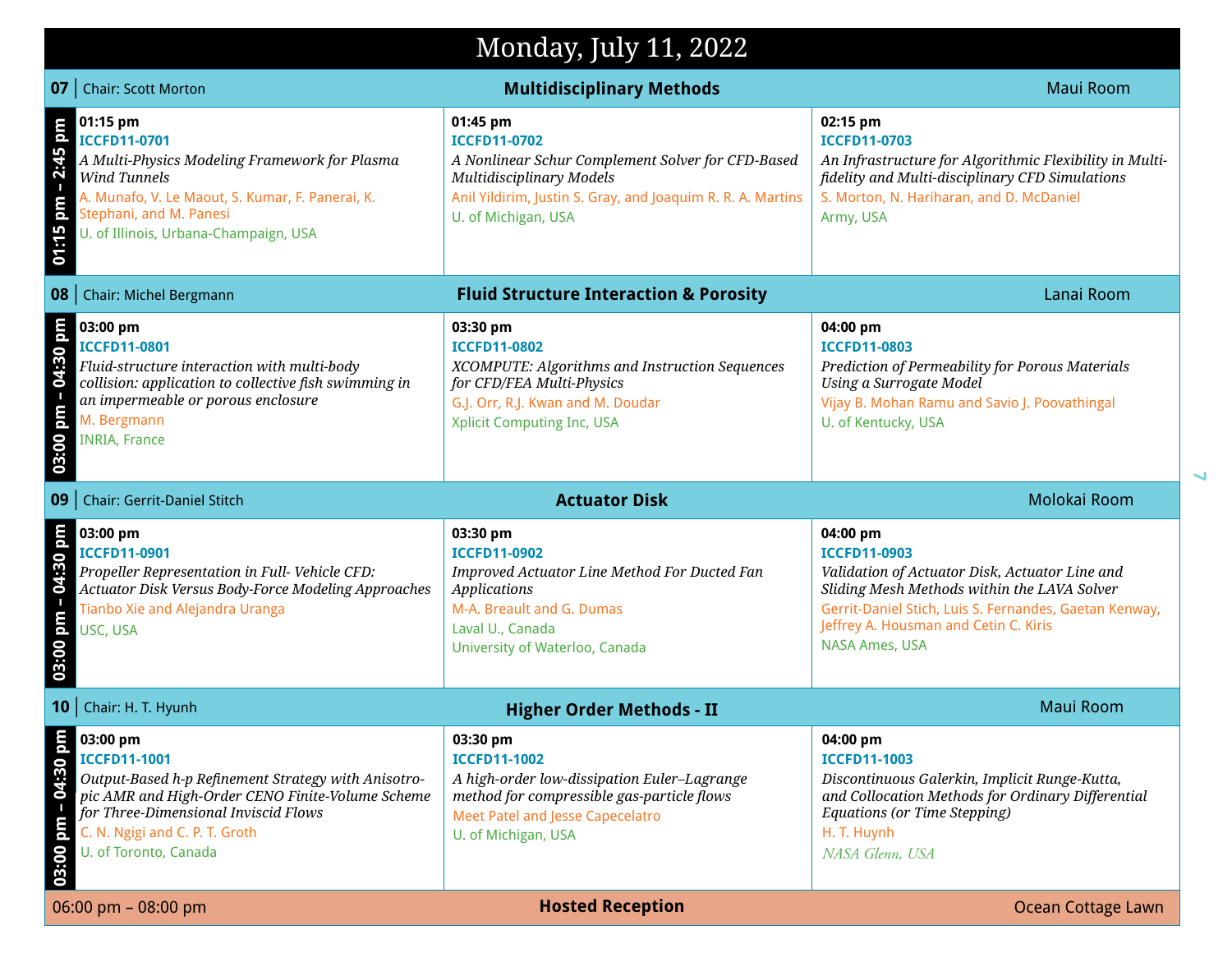| ICCFD11 Program: Tuesday, July 12, 2022                                                                                                                                                                                            |                                                                                                                                                                                                                                                    |                                                                                                                                                                                                                     |                                                                                                                                                                                                                          |                                                                                                                                                                                                                      |  |  |
|------------------------------------------------------------------------------------------------------------------------------------------------------------------------------------------------------------------------------------|----------------------------------------------------------------------------------------------------------------------------------------------------------------------------------------------------------------------------------------------------|---------------------------------------------------------------------------------------------------------------------------------------------------------------------------------------------------------------------|--------------------------------------------------------------------------------------------------------------------------------------------------------------------------------------------------------------------------|----------------------------------------------------------------------------------------------------------------------------------------------------------------------------------------------------------------------|--|--|
| $07:30$ am - $08:00$ am                                                                                                                                                                                                            | <b>Speaker's Briefing</b>                                                                                                                                                                                                                          |                                                                                                                                                                                                                     |                                                                                                                                                                                                                          |                                                                                                                                                                                                                      |  |  |
| $08:15$ am - 09:15 am                                                                                                                                                                                                              |                                                                                                                                                                                                                                                    | <b>Invited Lecture</b>                                                                                                                                                                                              |                                                                                                                                                                                                                          | Ali'i Room                                                                                                                                                                                                           |  |  |
| 11   Session                                                                                                                                                                                                                       | <b>ICCFD11-1101</b><br>Digital Transformation and Smart Design in Manufacturing Process Realized on the Supercomputer "Fugaku"<br>Prof. Makoto Tsukobura<br>Kobe University, Kobe, Japan                                                           |                                                                                                                                                                                                                     |                                                                                                                                                                                                                          |                                                                                                                                                                                                                      |  |  |
| 12 Chair: Jeffrey Housman                                                                                                                                                                                                          |                                                                                                                                                                                                                                                    | <b>Acoustics</b>                                                                                                                                                                                                    |                                                                                                                                                                                                                          | Lanai Room                                                                                                                                                                                                           |  |  |
| 09:30 am<br><b>ICCFD11-1201</b><br>12:00 pm<br>Ray tracing methodology for jet<br>noise prediction<br>T. Shanbhag, B. Y. Zhou, C. R. S.<br>$\blacksquare$<br>Ilário and J. J. Alonso<br>09:30 am<br>Stanford U., USA               | $10:00$ am<br><b>ICCFD11-1202</b><br>A Zonal Direct-Hybrid Aero-<br>acoustic Simulation Framework<br>Using a High-Order Discontinu-<br>ous Galerkin Spectral Element<br>Method<br>D. Kempf and C.-D. Munz<br><b>Universitat Stuttgart, Germany</b> | 10:30 am<br><b>ICCFD11-1203</b><br>Assessment of Wavelet-based<br>Separation Algorithms on<br>Turbulent Boundary Layer<br>Trailing-Edge Noise Prediction<br>D.H. Kang and S. Lee<br>University of California, Davis | $11:00$ am<br><b>ICCFD11-1204</b><br>Predicting Orion Launch Abort<br><b>Acoustics</b><br>F. Cadieux, M. Barad, J. Jensen, J.<br>Angel and C. Kiris<br><b>NASA Ames, USA</b>                                             | 11:30 am<br><b>ICCFD11-1205</b><br>Algorithmic Improvements to<br>a High-Order Space Marching<br>Method for Sonic Boom Propa-<br>gation<br>J. Housman, J. Jensen, G. Kenway<br>and C. Kiris<br><b>NASA Ames, USA</b> |  |  |
| 13   Chair: Michael Olsen                                                                                                                                                                                                          |                                                                                                                                                                                                                                                    | <b>Mesh Motion and Adaptation - II</b>                                                                                                                                                                              |                                                                                                                                                                                                                          | Molokai Room                                                                                                                                                                                                         |  |  |
| 09:30 am<br>12:00 pm<br>ICCFD11-1301<br>Developing a Modern CFD<br>Framework with Parallel Algo-<br>rithms and Mesh Adaption<br>$\mathbf{I}$<br>J. McKee, Y. Mileyko, A. Fisher<br>09:30 am<br>and A. Koniges<br>U. of Hawaii, USA | 10:00 am<br><b>ICCFD11-1302</b><br>A Method for Geometry-<br>Sensitive, CFD Solver Indepen-<br>dent Mesh Adaptation<br>N. Wyman, P. Galpin and T.<br>Hansen<br>Cadence CFD, USA                                                                    | 10:30 am<br><b>ICCFD11-1303</b><br>Parametrically Uniform Mesh<br><b>Adaption for Unstructured</b><br>Grids<br>M. Lawry and M. Opgenorth<br>Sierra Space, USA                                                       | 11:00 am<br><b>ICCFD11-1304</b><br>Automatic Boundary-Layer<br><b>Adaptation of Structured Grids</b><br>in VULCAN-CFD<br>A. Scholten, P. Paredes, F. Li, J.<br>White, R. Baurle and M.<br>Choudhari<br>NASA Langley, USA | 11:30 am<br><b>ICCFD11-1305</b><br>Adaptive Mesh Refinement and<br>Turbulence Modeling<br>Michael E. Olsen<br><b>NASA Ames, USA</b>                                                                                  |  |  |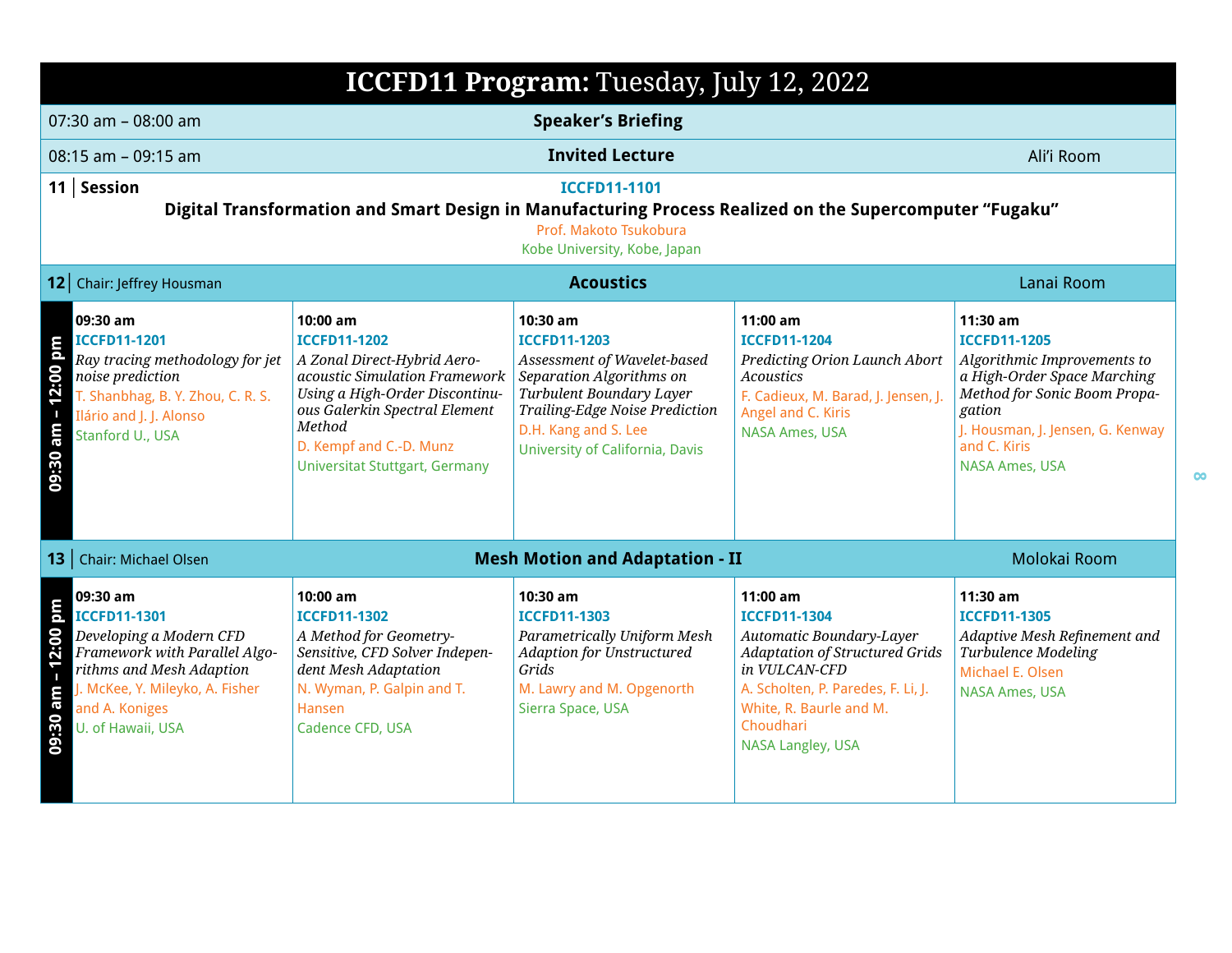## Tuesday, July 12, 2022

|                                      | <b>14</b>   Chair: Mohammed Hafez                                                                                                                                                                                                                                                |                                                                                                                                                                                                                                                   | <b>Numerical Methods - I</b>                                                                                                                                                                                            |                                                                                                                                                                                                               | <b>Maui Room</b>                                                                                                                                                                                                                                                                           |
|--------------------------------------|----------------------------------------------------------------------------------------------------------------------------------------------------------------------------------------------------------------------------------------------------------------------------------|---------------------------------------------------------------------------------------------------------------------------------------------------------------------------------------------------------------------------------------------------|-------------------------------------------------------------------------------------------------------------------------------------------------------------------------------------------------------------------------|---------------------------------------------------------------------------------------------------------------------------------------------------------------------------------------------------------------|--------------------------------------------------------------------------------------------------------------------------------------------------------------------------------------------------------------------------------------------------------------------------------------------|
| $-12:00$ pm<br>09:30 am              | 09:30 am<br><b>ICCFD11-1401</b><br>A Conservative Overset Method<br>for Unstructured Grids<br>Steven Tran, and Jayanarayanan<br>Sitaraman<br>Army, USA                                                                                                                           | $10:00$ am<br><b>ICCFD11-1402</b><br>An Efficient Edge Based Data<br>Structure for a Vertex Based<br>Finite Volume Algorithm on<br><b>Hybrid Unstructured Meshes</b><br>S. Akkurt, and M. Sahin<br>Instanbul Tech. U., Turkey                     | $10:30$ am<br><b>ICCFD11-1403</b><br>Analysis of Edge-Based Method<br>on Tetrahedra for Diffusion<br>Boris Diskin, Hiroaki Nishikawa,<br>and Yi Liu<br>Nat. Institute of Aerospace, USA                                 | $11:00$ am<br><b>ICCFD11-1404</b><br>Laminar and Turbulent<br>Behavior Captured by A 3-D<br>Kinetic-Based Discrete<br><b>Dynamic System</b><br>Xiaoyu Zhang, J. M.<br>McDonough, and Huidan Yu<br>Purdue, USA | $11:30$ am<br><b>ICCFD11-1405</b><br><b>Numerical Simulations of</b><br><b>Laminar Separated Flows</b><br><b>Based on Compressible &amp;</b><br>Incompressible Navier-Stokes<br><b>Equations for Engineering</b><br>Education<br>A. Chuen, and M. Hafez<br>University of California, Davis |
|                                      | 12:00 pm $-$ 01:15 pm                                                                                                                                                                                                                                                            |                                                                                                                                                                                                                                                   | <b>Hosted Lunch</b>                                                                                                                                                                                                     |                                                                                                                                                                                                               |                                                                                                                                                                                                                                                                                            |
|                                      | 15   Chair: Cetin Kiris                                                                                                                                                                                                                                                          |                                                                                                                                                                                                                                                   | <b>Applied CFD - I</b>                                                                                                                                                                                                  |                                                                                                                                                                                                               | Lanai Room                                                                                                                                                                                                                                                                                 |
| 2:45 pm<br>$\blacksquare$<br>1:15 pm | 01:15pm<br><b>ICCFD11-1501</b><br>Characterising the standing<br>wave airflow instability in the<br>print gap of inkjet printers<br>A. F. V. de A. Aquino, S. G.<br>Mallinson, b, G. D. McBain, G. D.<br>Horrocks, C. M. de Silva, and T.<br>J. Barber<br><b>UNSW, Australia</b> | 01:45 pm<br><b>ICCFD11-1502</b><br>Development of the PISALE<br>Codebase for Simulating Flow<br>and Transport in Large-scale<br>Coastal Aquifer<br>Young-Ho Seo, Jonghyun Lee,<br>Alice Koniges, and Aaron Fisher<br>U. of Hawaii, USA            | 02:15 pm<br><b>ICCFD11-1503</b><br>Simulation Methodology for<br>Quasi-static Conjugate Heat<br>Transfer Approach of Brake<br>Disc<br>H.R. Balaji<br><b>Wabtec India Industrial Private</b><br>Limited, India           |                                                                                                                                                                                                               |                                                                                                                                                                                                                                                                                            |
|                                      | <b>16</b>   Chair: James Coder                                                                                                                                                                                                                                                   |                                                                                                                                                                                                                                                   | <b>Shock Capturing</b>                                                                                                                                                                                                  |                                                                                                                                                                                                               | Molokai Room                                                                                                                                                                                                                                                                               |
| $-2:45$ pm<br>md<br>1:15             | 01:15 pm<br><b>ICCFD11-1601</b><br>Comparative Assessment of<br><b>Accuracy of Shock-Capturing</b><br>Schemes in Terms of Local-<br>Truncation-Error<br>Yoonpyo Hong, Soo Hyung Park,<br>and Kwanjung Yee<br>Seoul National University, S.<br><b>Korea</b>                       | 01:45 pm<br><b>ICCFD11-1602</b><br>A shock capturing sub-<br>filter scale Legendre spectral<br>viscosity (LSV) closure applied<br>to high-order flux reconstruc-<br>tion schemes<br>V. C. B. Sousa, and C. Scalo<br><b>Purdue University, USA</b> | 02:15 pm<br><b>ICCFD11-1603</b><br>Robust, Compact Slock<br>Capturing for Hist-Order<br><i>Navier-Stokes Smulations</i><br>J. G. Codes S.R. Holst, and R. G.<br>Glasby N<br>University of Tennessee -<br>Knoxville, USA |                                                                                                                                                                                                               |                                                                                                                                                                                                                                                                                            |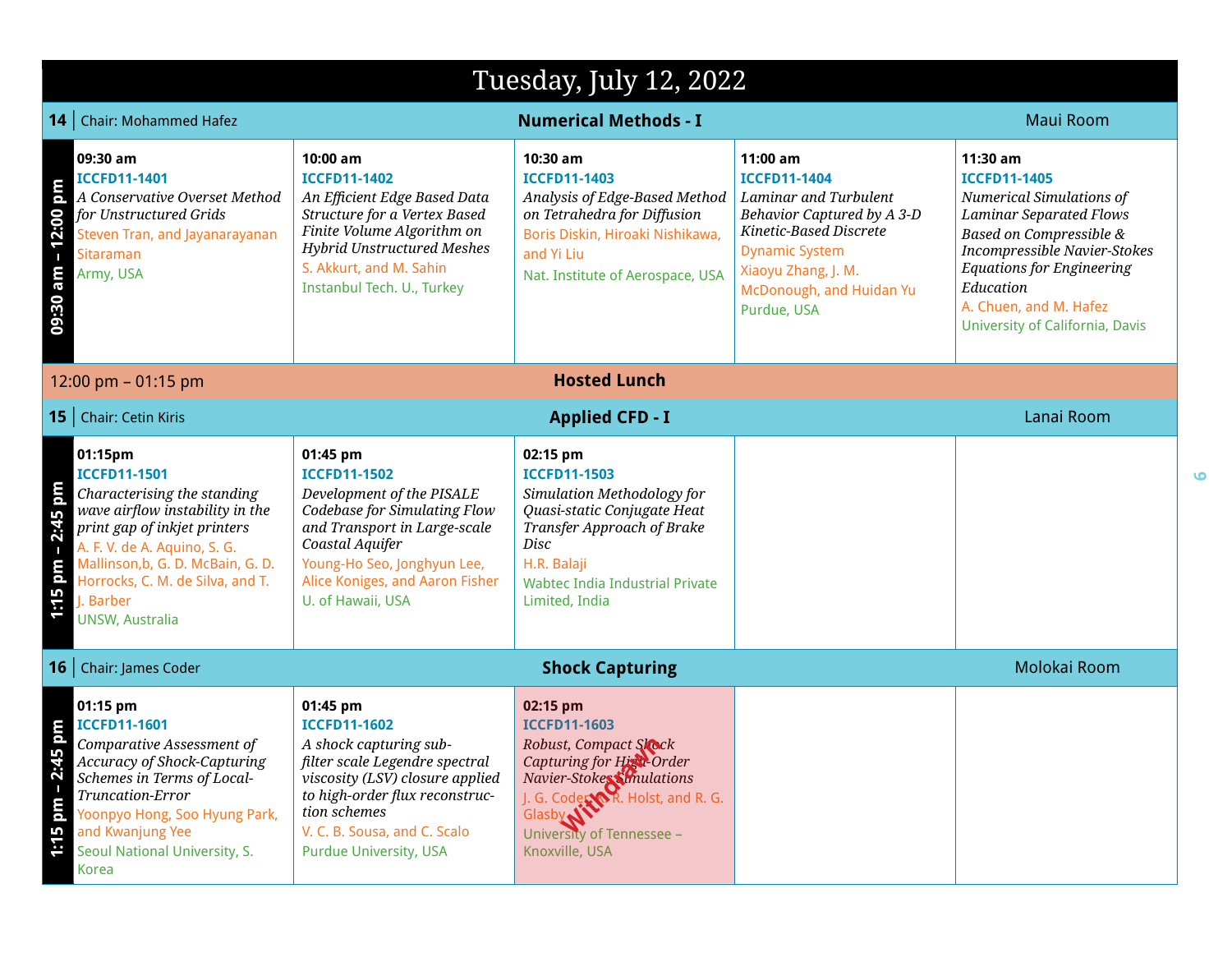|                         | Tuesday, July 12, 2022                                                                                                                                                  |                                                                                                                                                                                                                                                   |                                                                                                                                                                                                                           |  |                  |
|-------------------------|-------------------------------------------------------------------------------------------------------------------------------------------------------------------------|---------------------------------------------------------------------------------------------------------------------------------------------------------------------------------------------------------------------------------------------------|---------------------------------------------------------------------------------------------------------------------------------------------------------------------------------------------------------------------------|--|------------------|
|                         | <b>17</b>   Chair: Francois Cadieux                                                                                                                                     |                                                                                                                                                                                                                                                   | <b>Numerical Methods - II</b>                                                                                                                                                                                             |  | <b>Maui Room</b> |
| 2:45 pm<br>п<br>1:15 pm | 01:15 pm<br><b>ICCFD11-1701</b><br>Progress in the Usage of Inexact<br>Linearizations in Piggy-Back<br>Iterations for Adjoint Computa-<br>tion<br>E. Padway<br>NIA, USA | 01:45 pm<br><b>ICCFD11-1702</b><br>Accelerating the Convergence of<br>a Compressible RANS Solver for<br><b>All Mach Numbers</b><br>Sabet Seraj, Anil Yildirim, Joshua<br>L. Anibal, Joaquim R. and R. A.<br><b>Martins</b><br>U. of Michigan, USA | 02:15 pm<br><b>ICCFD11-1703</b><br>Level-Set Immersed Boundary<br>Technique for Turbulent Flow<br><b>Simulations</b><br>R. Boukharfane, S. Benjelloun,<br>and M. Parsani<br>Mohammed VI Polytechnic U.,<br><b>Morocco</b> |  |                  |
|                         | 18 Chairs: Shishir Pandya & Christoph Brehm                                                                                                                             |                                                                                                                                                                                                                                                   | <b>Special Session</b>                                                                                                                                                                                                    |  | Ali'i Room       |
| 04:30 pm<br>03:00 pm    | $3:00$ pm<br>Memorial Lecture for Dr. Joseph<br>S. Shang<br>D. Gaitonde<br>The Ohio State University, USA                                                               | 03:30 pm<br><b>ICCFD11-1802</b><br>Progress Toward Realizing the<br>CFD Vision 2030<br>John R. Chawner<br>Cadence CFD, USA                                                                                                                        | 4:00 pm - 5:00 pm<br><b>Panel Discussion</b><br>From Joe Shang to Vision 2030:<br>Future of CFD                                                                                                                           |  |                  |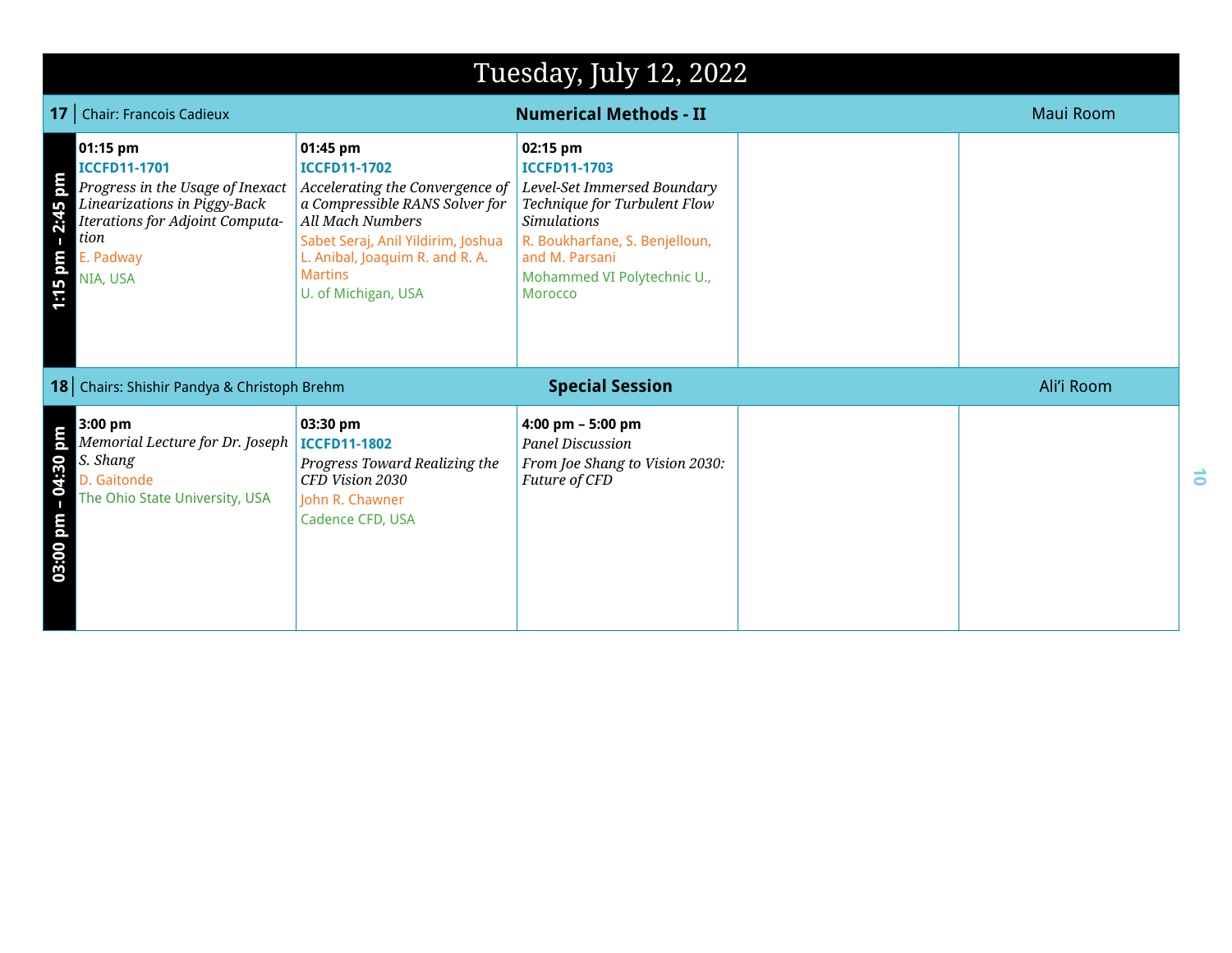|                         | ICCFD11 Program: Wednesday, July 13, 2022                                                                                                                                                                                |                                                                                                                                                                                                                                                                        |                                                                                                                                                                                                                             |                                                                                                                                                                                                                       |                                                                                                                                                                                                                                                                                                    |
|-------------------------|--------------------------------------------------------------------------------------------------------------------------------------------------------------------------------------------------------------------------|------------------------------------------------------------------------------------------------------------------------------------------------------------------------------------------------------------------------------------------------------------------------|-----------------------------------------------------------------------------------------------------------------------------------------------------------------------------------------------------------------------------|-----------------------------------------------------------------------------------------------------------------------------------------------------------------------------------------------------------------------|----------------------------------------------------------------------------------------------------------------------------------------------------------------------------------------------------------------------------------------------------------------------------------------------------|
|                         | 07:30 am - 08:00 am                                                                                                                                                                                                      |                                                                                                                                                                                                                                                                        | <b>Speaker's Briefing</b>                                                                                                                                                                                                   |                                                                                                                                                                                                                       |                                                                                                                                                                                                                                                                                                    |
|                         | 08:15 am - 09:15 am                                                                                                                                                                                                      |                                                                                                                                                                                                                                                                        | <b>Invited Lecture</b>                                                                                                                                                                                                      |                                                                                                                                                                                                                       | Ali'i Room                                                                                                                                                                                                                                                                                         |
|                         | 19   Session                                                                                                                                                                                                             | <b>Computational Experiments in Turbulent Flows: From Numerics to Improved Modeling</b>                                                                                                                                                                                | <b>ICCFD11-1901</b><br>Prof. Sanjiva K. Lele<br><b>Stanford University</b>                                                                                                                                                  |                                                                                                                                                                                                                       |                                                                                                                                                                                                                                                                                                    |
|                         | 20 Chair: Claudia Parisuana                                                                                                                                                                                              |                                                                                                                                                                                                                                                                        | <b>Applied CFD - II</b>                                                                                                                                                                                                     |                                                                                                                                                                                                                       | Lanai Room                                                                                                                                                                                                                                                                                         |
| 12:00 pm<br>09:30 am    | 09:30 am<br><b>ICCFD11-2001</b><br>A Time-accurate, Fast-running<br>CFD Method for the Predic-<br>tion of A Full Aircraft Flutter<br>Boundary<br>H. Q. Yang, and Ben Armstrong<br><b>CFDRC, USA</b>                      | 10:00 am<br><b>ICCFD11-2002</b><br>UAV Icing: Simulation of Aero-<br>dynamic Performance Degrada-<br>tion with CFD<br>R. Hann<br>Norwegian U. of Sci. & Tech.,<br>Norway                                                                                               | $10:30$ am<br><b>ICCFD11-2003</b><br>Application of a CFD Modeling<br>Framework to High Energy<br><b>Density Regimes</b><br>D. Eder, C. Parisuana, M.<br>Gauthier, C. Schoenwaelder, and<br>S. Glenzer<br>U. of Hawaii, USA | 11:00 am<br><b>ICCFD11-2004</b><br>Numerical Investigation of a<br>Bio-Inspired Airfoil with Air-<br>Permeable Holes<br>E. Tangermann, G. Ercolani, and<br>M. Klein<br>Universität der Bundeswehr<br>München, Germany | 11:30 am<br><b>ICCFD11-2005</b><br>Influence of Canard on the<br>Longitudinal and Lateral-Direc-<br>tional characteristics of a Delta<br>configuration at Low Speeds<br>Pathanjali R J, Praveen Kumar<br>B, Muralidhar M, and Subhendu<br>Saha<br><b>Aeronautical Development</b><br>Agency, India |
|                         | 21   Chair: Kozo Fujii                                                                                                                                                                                                   |                                                                                                                                                                                                                                                                        | <b>Multiphase Flows - I</b>                                                                                                                                                                                                 |                                                                                                                                                                                                                       | Molokai Room                                                                                                                                                                                                                                                                                       |
| 09:30 am - 12:00 pm     | 09:30 am<br><b>ICCFD11-2101</b><br>Pseudo-boiling of supercritical<br>water<br>R. Barney, R. McCallen, and J.P.<br>Delplanque<br>Lawrence Livermore Labs, USA                                                            | 10:00 am<br><b>ICCFD11-2102</b><br>All-speed Multi-phase Computa-<br>tional Framework for Simulating<br>the Entire Process of Underwater<br>Explosions: Shocks, Cavitations,<br>and Bubble Pulsations<br>Kyungjun Choi, and Chongam Kim<br>Seoul National U., S. Korea | 10:30 am<br><b>ICCFD11-2103</b><br>Simulation of Cloud Civitating<br>Flow in a Venturi Ling RANS<br>and DES in OpenNOAM<br>Dhruv Apte, Wigming Ge, and<br>Olivier Corpor-Delgosha<br>VA Tech., USA                          | $11:00$ am<br><b>ICCFD11-2104</b><br>Moment Closure Description of<br>Polydisperse, Polykinetic and<br><b>Evaporating Liquid Sprays</b><br>T. F. Leung, and C. P. T. Groth<br>U. of Toronto, Canada                   | 11:30 am<br><b>ICCFD11-2105</b><br>A Polydisperse Gaussian-<br>Moment Method for Extended<br>Statistical Modelling of Multi-<br>phase Flows<br>M. Marchildon, B. Allard, L. Ivan,<br>and J.G. McDonald<br>U. of Ottawa, Canada                                                                     |
| 22                      | <b>Chair: Thomas Schwartzentruber</b>                                                                                                                                                                                    |                                                                                                                                                                                                                                                                        | <b>Hypersonics - I</b>                                                                                                                                                                                                      |                                                                                                                                                                                                                       | <b>Maui Room</b>                                                                                                                                                                                                                                                                                   |
| $-12:00$ pm<br>09:30 am | 09:30 am<br><b>ICCFD11-2201</b><br>Verification of nonequilibrium<br>thermochemistry models for<br>hypersonic CFD by first-princi-<br>ples simulation<br>E. Torres, T. Gross, E. Geistfeld,<br>and T.E. Schwartzentruber | 10:00 am<br><b>ICCFD11-2202</b><br>Arbitrary Lagrangian Eulerian<br>Simulations of High Speed<br>Particle Impacts Encountered<br>During Hypersonic Flight<br>Peter Yip, Erik Torres, Ioannis<br>Nompelis, and Thomas E.                                                | 10:30 am<br><b>ICCFD11-2203</b><br>Effect of Atmospheric Particu-<br>lates on Hypersonic Boundary<br>Layer Transition<br>J. B. Habeck, L. J. Melander, and<br>G. V. Candler<br>U. of Minnesota, USA                         | 11:00 am<br><b>ICCFD11-2204</b><br>Property-preserving limiters for<br>discontinuous Galerkin discreti-<br>zations of hyperbolic problems<br>D. Kuzmin<br><b>TU Dortmund, Germany</b>                                 |                                                                                                                                                                                                                                                                                                    |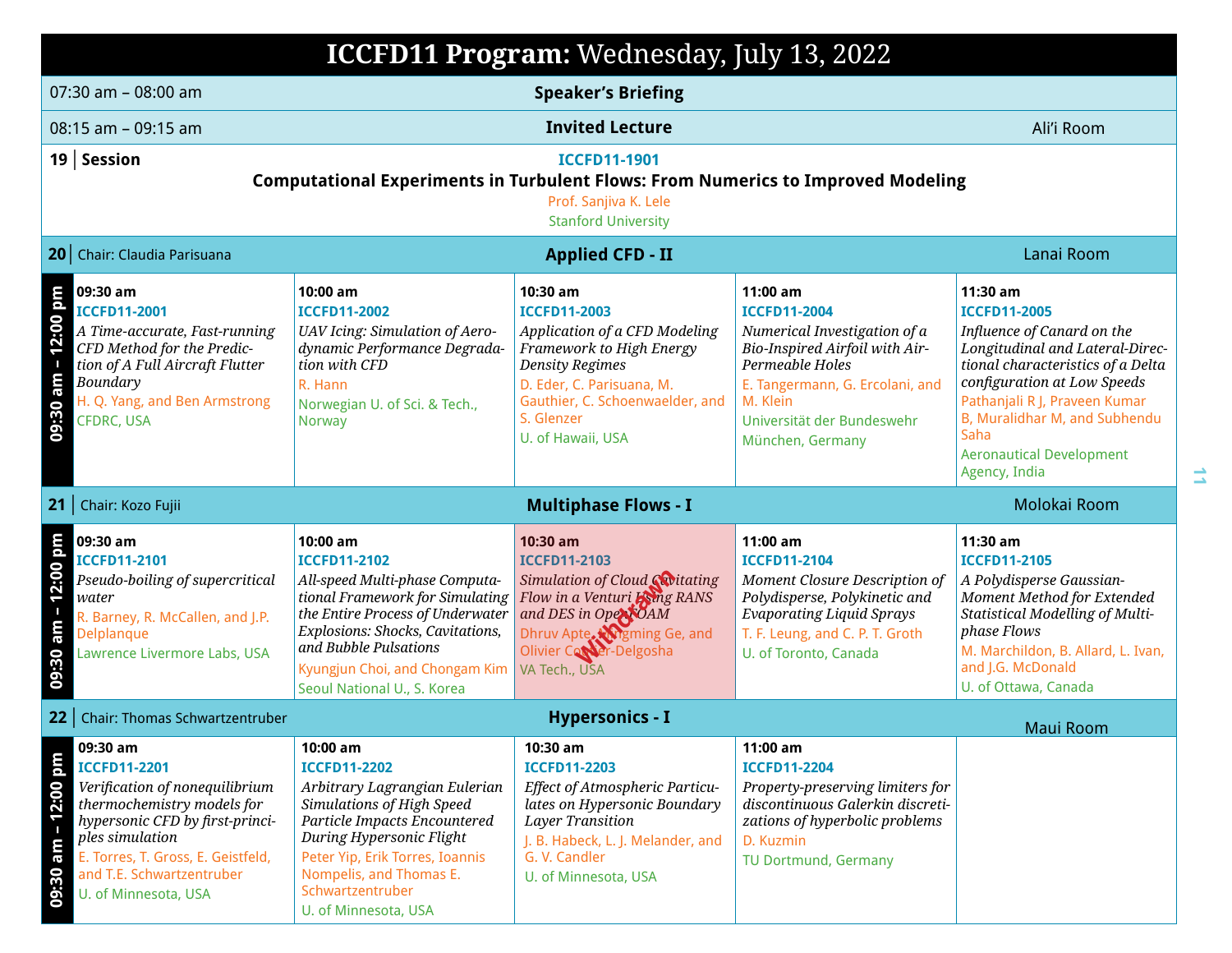|                         | Wednesday, July 13, 2022                                                                                                                                                                             |                                                                                                                                                                                                                                                            |                                                                                                                                                           |  |                  |  |
|-------------------------|------------------------------------------------------------------------------------------------------------------------------------------------------------------------------------------------------|------------------------------------------------------------------------------------------------------------------------------------------------------------------------------------------------------------------------------------------------------------|-----------------------------------------------------------------------------------------------------------------------------------------------------------|--|------------------|--|
|                         | <b>Hosted Lunch</b><br>12:00 pm $-$ 01:15 pm                                                                                                                                                         |                                                                                                                                                                                                                                                            |                                                                                                                                                           |  |                  |  |
|                         | 23   Chair: Christoph Brehm                                                                                                                                                                          |                                                                                                                                                                                                                                                            | <b>Cartesian Grid Methods</b>                                                                                                                             |  | Lanai Room       |  |
| Pm - 02:45 pm<br>01:15  | 01:15 pm<br><b>ICCFD11-2301</b><br>High-Order Cut-Cell Methods<br>for High-Fidelity Flow Simula-<br>tions<br>P. T. Brady and D. Livescu<br>Los Alamos Nat. Lab., USA                                 | 01:45 pm<br><b>ICCFD11-2302</b><br>Comparison of LBM-RANS and<br>LBM-VLES for 3D Taylor-Green<br>Vortex Problems<br>A. Jammalamadaka, Y. Li,<br>R. Zhang, and H. Chen<br><b>Dassault Space Systems, USA</b>                                                |                                                                                                                                                           |  |                  |  |
|                         | 24   Chair: Neil Ashton                                                                                                                                                                              |                                                                                                                                                                                                                                                            | <b>High-Lift Systems CFD</b>                                                                                                                              |  | Molokai Room     |  |
| $-02:45$ pm<br>01:15 Pm | 01:15 pm<br><b>ICCFD11-2401</b><br>Fully-automated high-fidelity<br>LES around high-lift aircraft<br>configuration near stall<br>Hiroyuki Asada and Soshi Kawai<br><b>Tohoku University, Japan</b>   | 01:45 pm<br><b>ICCFD11-2402</b><br>RANS Computations of SD Flows   Hybrid RANS-LES Simulations<br>Past JAXA and NASACRM High<br>Lift Models using Various Turbu-<br>lence Models<br>R. K. Agary Mand K. Hendrickson<br>U. of Washington, USA               | 02:15 pm<br><b>ICCFD11-2403</b><br>of the NASA High-Lift Common<br>Research Model<br>N. Ashton, P. Batten, and V.<br>Skaperdas<br>Amazon Web Services, UK |  |                  |  |
| 25 <sub>2</sub>         | Chair: Shishir Pandya                                                                                                                                                                                |                                                                                                                                                                                                                                                            | <b>Multi-material Flows</b>                                                                                                                               |  | <b>Maui Room</b> |  |
| $-02:45$ pm<br>01:15 Pm | 01:15 PM<br><b>ICCFD11-2501</b><br>Discontinuous Galerkin<br>Methods for Multi-Material<br>Shock Hydrodynamics<br>A. Pandare, W. Li, J. Waltz, H.<br>Luo, and J. Bakosi<br>Los Alamos Nat. Lab., USA | 01:45 PM<br><b>ICCFD11-2502</b><br>A Moving Discontinuous<br>Galerkin Finite Element<br>Method with Interface<br>Condition Enforcement for<br>Compressible Multi-material<br>Flows<br>H. Luo, G. Absillis and R.<br>Nourgaliv<br>N. Carolina State U., USA |                                                                                                                                                           |  |                  |  |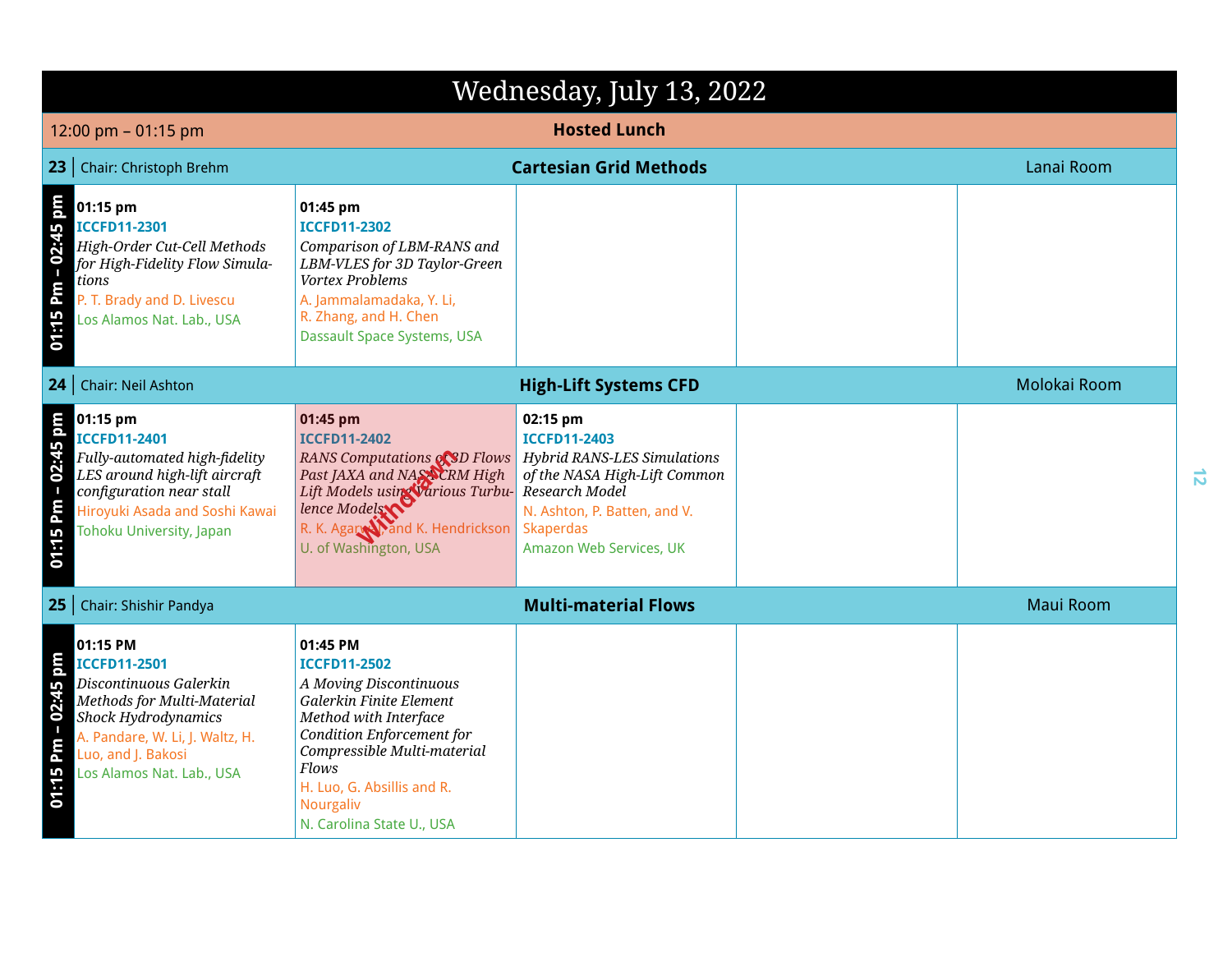|                                       | Wednesday, July 13, 2022                                                                                                                                                                                                                                                                                            |                                                                                                                                                                                                                                                                                                                                                       |                                                                                                                                                                                                                                               |  |                  |
|---------------------------------------|---------------------------------------------------------------------------------------------------------------------------------------------------------------------------------------------------------------------------------------------------------------------------------------------------------------------|-------------------------------------------------------------------------------------------------------------------------------------------------------------------------------------------------------------------------------------------------------------------------------------------------------------------------------------------------------|-----------------------------------------------------------------------------------------------------------------------------------------------------------------------------------------------------------------------------------------------|--|------------------|
|                                       | 26   Chair: Savio Poovathingal                                                                                                                                                                                                                                                                                      |                                                                                                                                                                                                                                                                                                                                                       | <b>Ablation</b>                                                                                                                                                                                                                               |  | Lanai Room       |
| md<br>$-4:30$<br>03:00 pm             | 03:00 pm<br><b>ICCFD11-2601</b><br>Effects of thermochemical<br>nonequilibrium in the boundary<br>layer of an ablative thermal<br>protection system: a state-to-<br>state approach<br>F. Bonelli, D. Ninni, L. D.<br>Pietanza, G. Colonna, B. Helber, T.<br>E. Magin, and G. Pascazio<br>Politecnico di Bari, Italy | 03:30 pm<br><b>ICCFD11-2602</b><br>Study of Effect of Equilibrium<br>and Finite-Rate Gas-Surface<br>Interactions on Ablation of<br>Graphite Material in Fully-<br>Coupled Simulation between<br><b>CHAMPS and KATS Solvers</b><br>Aleksander L. Zibitsker, Joel A.<br>McQuaid, Christoph Brehm, and<br><b>Alexandre Martin</b><br>U. of Kentucky, USA | 04:00 pm<br><b>ICCFD11-2603</b><br>Hinge Method for CFD and<br>Fluid-Ablation Interaction<br>Modeling<br>R. Fu and A. Martin<br>U. of Kentucky, USA                                                                                           |  |                  |
|                                       | 27 Chair: Pedro Paredes                                                                                                                                                                                                                                                                                             |                                                                                                                                                                                                                                                                                                                                                       | <b>Transition Modeling</b>                                                                                                                                                                                                                    |  | Molokai Room     |
| $-4:30$ pm<br>03:00 pm                | 03:00 pm<br><b>ICCFD11-2701</b><br>Receptivity of the BoLT-II<br><b>Boundary Layer to Freestream</b><br>Disturbances and Surface<br>Roughness<br>Zachary M. Johnston, Luke J.<br>Melander, and Graham V.<br>U. of Minnesota, USA                                                                                    | 03:30 pm<br><b>ICCFD11-2702</b><br>The Harmonic Linearized<br>Navier-Stokes Equations for<br>Transition Prediction in Three-<br>Dimensional Flows<br>P. Paredes, M. Choudhari, M.<br>Carpenter, and F. Li<br>NASA Langley, USA                                                                                                                        | 04:00 pm<br><b>ICCFD11-2703</b><br>Dynamic QSV-based Large<br>eddy simulation of hyper-<br>sonic boundary layer transi-<br>tion delay via an impedance<br>boundary<br>V. C. B. Sousa, V. Wartemann, A.<br>Wagner, and C. Scalo<br>Purdue, USA |  |                  |
|                                       | 28   Chairs: Daniel Bodony                                                                                                                                                                                                                                                                                          |                                                                                                                                                                                                                                                                                                                                                       | <b>Direct Navier-Stokes</b>                                                                                                                                                                                                                   |  | <b>Maui Room</b> |
| 4:30 pm<br>$\blacksquare$<br>03:00 pm | 03:00 pm<br><b>ICCFD11-2801</b><br>Direct numerical simulation<br>of a turbulent boundary layer<br>separating over a curved wall<br>using FastRK3<br>A. B. Aithal and A. Ferrante<br>U. of Washington, USA                                                                                                          | 03:30 pm<br><b>ICCFD11-2802</b><br>Direct Numerical Simulation Of<br><b>Boundary Layer Transition At</b><br>Mach 6 Over An Ablative Surface low Prandtl numbers<br>Approaching A 35-Degree Com-<br>pression Ramp<br>B. Vollmer, and D. J. Bodony<br>U. of Illinois, Urbana-Champaign,<br><b>USA</b>                                                   | 04:00 pm<br><b>ICCFD11-2803</b><br>Direct Numerical Simulation of<br>differentially heated cavity at<br>J. Oder, M. Alsailani, L. Koloszar,<br>W. Munters, and D. Laboureur<br>VKI, Belgium                                                   |  |                  |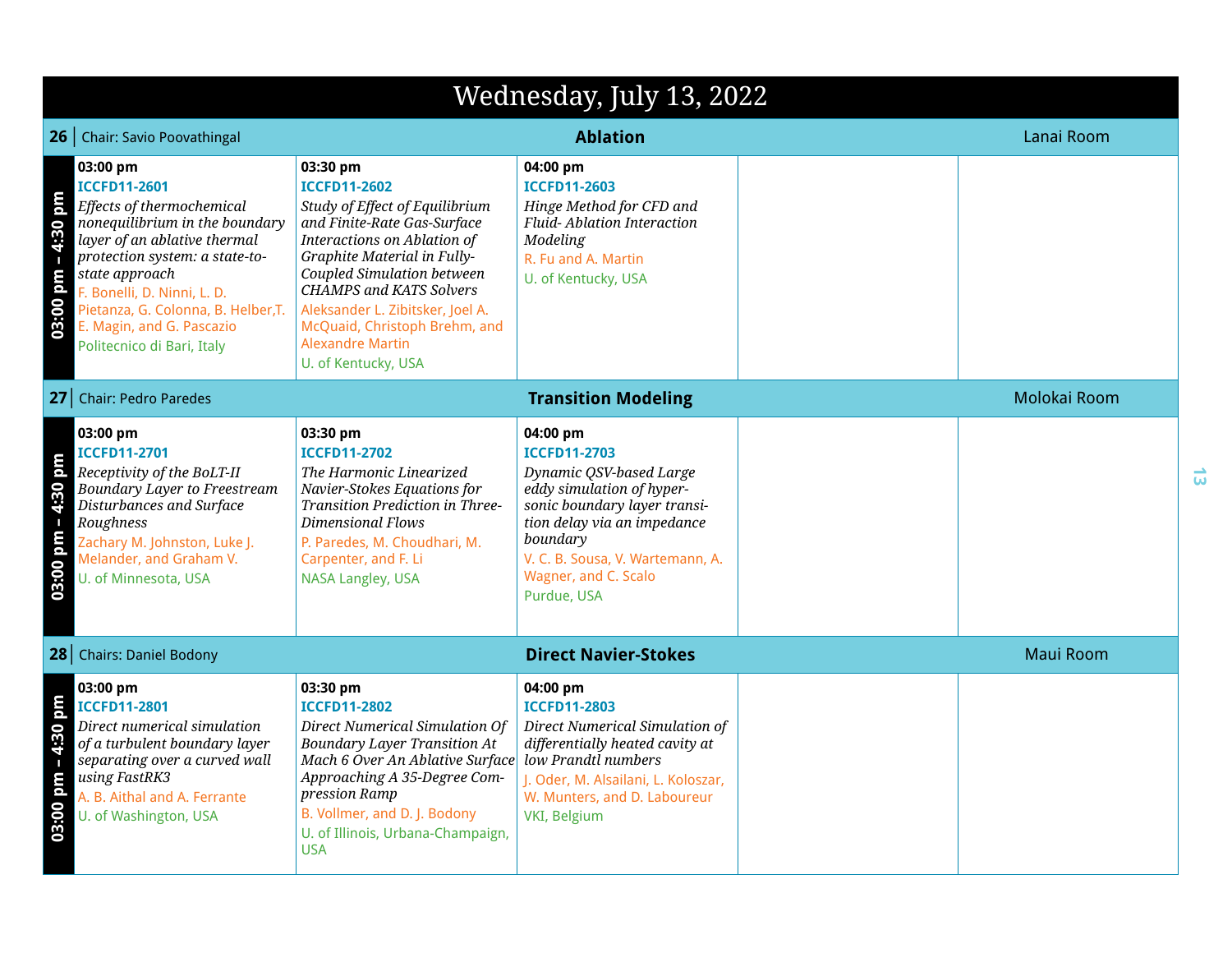|                        | ICCFD11 Program: Thursday, July 14, 2022                                                                                                                                                                                                |                                                                                                                                                                                                                                           |                                                                                                                                                                                                                              |                                                                                                                                                                                                                                                          |                                                                                                                                                                                                                                           |  |
|------------------------|-----------------------------------------------------------------------------------------------------------------------------------------------------------------------------------------------------------------------------------------|-------------------------------------------------------------------------------------------------------------------------------------------------------------------------------------------------------------------------------------------|------------------------------------------------------------------------------------------------------------------------------------------------------------------------------------------------------------------------------|----------------------------------------------------------------------------------------------------------------------------------------------------------------------------------------------------------------------------------------------------------|-------------------------------------------------------------------------------------------------------------------------------------------------------------------------------------------------------------------------------------------|--|
|                        | 07:30 am - 08:00 am<br><b>Speaker's Briefing</b>                                                                                                                                                                                        |                                                                                                                                                                                                                                           |                                                                                                                                                                                                                              |                                                                                                                                                                                                                                                          |                                                                                                                                                                                                                                           |  |
|                        | $08:15$ am $-09:15$ am                                                                                                                                                                                                                  |                                                                                                                                                                                                                                           | <b>Invited Lecture</b>                                                                                                                                                                                                       |                                                                                                                                                                                                                                                          | Ali'i Room                                                                                                                                                                                                                                |  |
|                        | $29$ Session<br><b>ICCFD11-2901</b><br><b>Recent Advances and Future Prospects for Hypersonic CFD</b><br>Prof. Graham Candler<br><b>University of Minnesota</b>                                                                         |                                                                                                                                                                                                                                           |                                                                                                                                                                                                                              |                                                                                                                                                                                                                                                          |                                                                                                                                                                                                                                           |  |
|                        | 30 Chair: Jubaraj Sahu                                                                                                                                                                                                                  |                                                                                                                                                                                                                                           | <b>Numerical Methods - III</b>                                                                                                                                                                                               |                                                                                                                                                                                                                                                          | Lanai Room                                                                                                                                                                                                                                |  |
| 09:30 am - 12:00 pm    | 09:30 am<br><b>ICCFD11-3001</b><br>An Adaptive Space-Time Hyper-<br>bolic Navier-Stokes Solver for<br>Two-Dimensional Unsteady<br>Viscous Flows<br>E. Padway, and H. Nishikawa<br>NIA, USA                                              | 10:00 am<br><b>ICCFD11-3002</b><br>Time-accurate solution of<br>unsteady flows in an implicit<br>solver using block LUSGS<br>method<br>Nived M. R., Sai Saketha<br>Chandra Athkuri, and Vinayak<br><b>Eswaran</b><br>IIT Hyderabad, India | 10:30 am<br><b>ICCFD11-3003</b><br>Bound-preserving and entropy-<br>stable algebraic flux correction<br>schemes for the shallow water<br>equations with topography<br>H. Hajduk and D. Kuzmin<br><b>TU Dortmund, Germany</b> | $11:00$ am<br><b>ICCFD11-3004</b><br>Advanced CFD-Based Coupled<br>Computational Approach for<br><b>Prediction of Complex Flight</b><br><b>Behaviors</b><br>Jubaraj Sahu, Bradley Burchett,<br>and Benjamin Gruenwald<br>Oak Ridge Associated Univ., USA | 11:30 am<br><b>ICCFD11-3005</b><br>Development of Three-Dimen-<br>sional Ray Tracing Solver for<br>Communication Blackout in<br><b>Atmospheric Entries</b><br>Vincent F. Giangaspero, V.<br>Sharma, S. Poedts, and A.Lani<br>VKI, Belgium |  |
| 31                     | Chair: Aditya Ghate                                                                                                                                                                                                                     |                                                                                                                                                                                                                                           | <b>Turbulent Flows</b>                                                                                                                                                                                                       |                                                                                                                                                                                                                                                          | Molokai Room                                                                                                                                                                                                                              |  |
| 12:00 pm<br>09:30 am - | 09:30 am<br>ICCFD11-3101<br>Dynamic Scale-Resolving<br>Paradigm for Coarse Grained<br>Simulations of Turbulent Mixing<br>Fernando F. Grinstein<br>Los Alamos Nat. Lab., USA                                                             | 10:00 am<br><b>ICCFD11-3102</b><br>Direct Numerical Simulation of<br>Turbulent Flow Using Hyper-<br>bolic Moment Methods<br>L. Ivan and W. Kaufmann<br>Canadian Nuclear Laboratories,<br>Canada                                           | 10:30 am<br><b>ICCFD11-3103</b><br>Synthesizing Turbulent Channel<br>Flow<br>John William Poduska, Sr.<br>MIT/retired, USA                                                                                                   | $11:00$ am<br><b>ICCFD11-3104</b><br>Development and Application<br>of One-Equation May-Agarwal<br>Turbulence Model for Stall<br>Prediction <sub>.</sub><br>R. Agarwa Y. Han, Y. Wang, and<br>L. Bai<br>U. of Washington, USA                            | 11:30 am<br><b>ICCFD11-3105</b><br>Flow field reconstruction for In-<br>homogeneous Turbulence using<br>data and physics driven models<br>Aditya S. Ghate, and Sanjiva K.<br>Lele<br>Stanford U., USA                                     |  |
| 32                     | <b>Chair: Chun Tang</b>                                                                                                                                                                                                                 |                                                                                                                                                                                                                                           | <b>Hypersonics - II</b>                                                                                                                                                                                                      |                                                                                                                                                                                                                                                          | <b>Maui Room</b>                                                                                                                                                                                                                          |  |
| 12:00 pm<br>09:30 am - | 09:30 am<br><b>ICCFD11-3201</b><br>Comparison and Uncertainty<br>Assessment of CFD Codes for<br><b>Hypersonic Flow Modeling</b><br>C. N. Onyeador, C. J. Waligura,<br>L. Lopez, D. Hoskins, K. M. Sabo,<br>and W. L. Harris<br>MIT, USA | 10:00 am<br><b>ICCFD11-3202</b><br>Reconstructing Arc-Jet Envi-<br>ronments Using 2D Material<br>Response Models<br>L.P. Askins and A. Martin<br>U. of Kentucky, USA                                                                      | 10:30 am<br><b>ICCFD11-3203</b><br>Characterization and Modeling<br>of Spallation in Thermal Pro-<br>tection Systems<br>K. Price, S. Bailey, and A. Martin<br>U. of Kentucky, USA                                            | 11:00 am<br><b>ICCFD11-3204</b><br>A high-order scheme for the<br>numerical simulation of high-<br>enthalpy hypersonic flows<br>D. Passiatore, L. Sciacovelli, P.<br>Cinnella, and G. Pascazio<br>Politecnico di Bari, Italy                             | 11:30 am<br><b>ICCFD11-3205</b><br>Rapid Hypersonic Simulations<br>using US3D and Pointwise<br>C. Tang<br><b>NASA Ames, USA</b>                                                                                                           |  |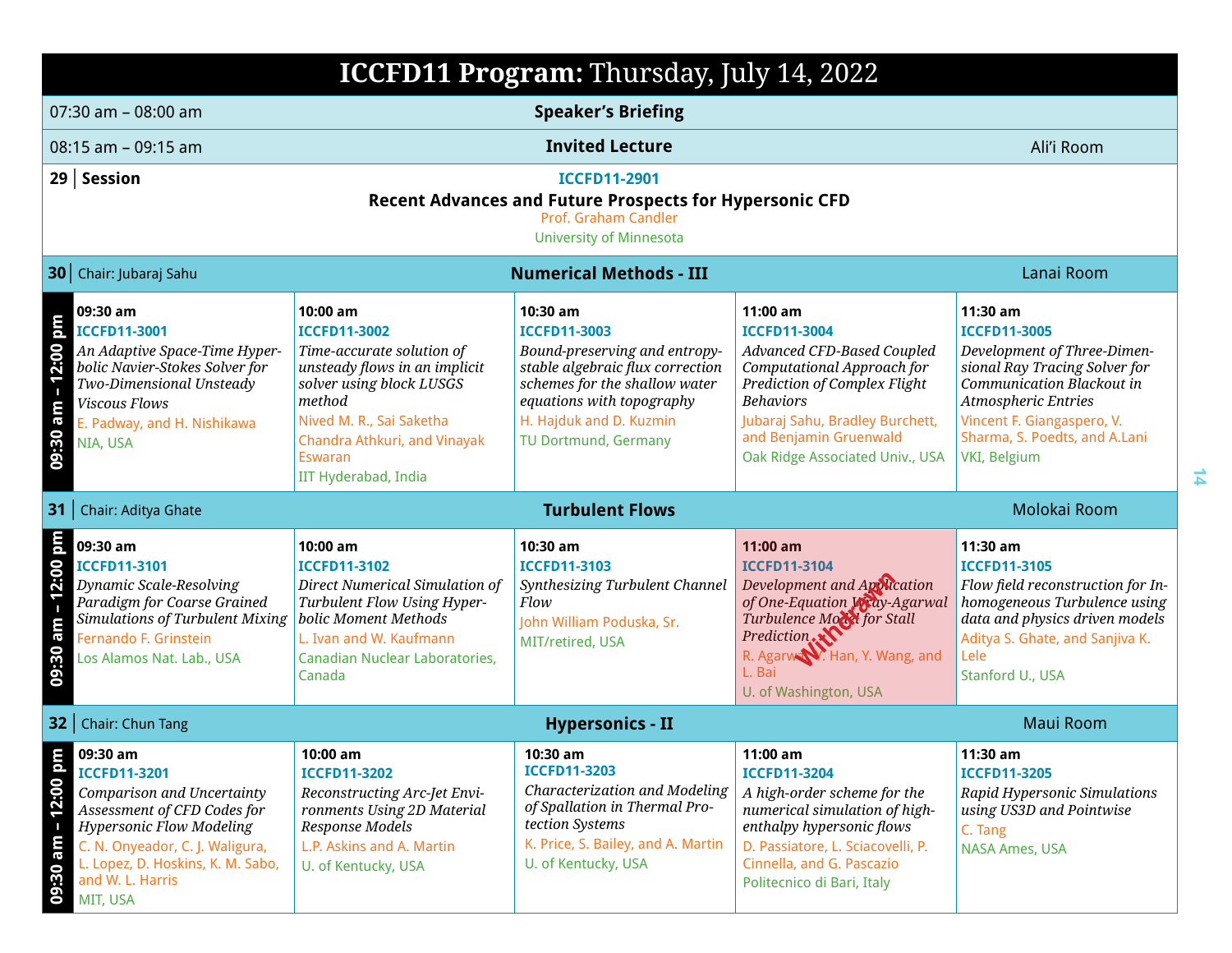|                                                      | Thursday, July 14, 2022                                                                                                                                                                                                                                                                                 |                                                                                                                                                                                                                  |                                                                                                                                                                                                                                                                                                                                                                                                                                  |  |                  |
|------------------------------------------------------|---------------------------------------------------------------------------------------------------------------------------------------------------------------------------------------------------------------------------------------------------------------------------------------------------------|------------------------------------------------------------------------------------------------------------------------------------------------------------------------------------------------------------------|----------------------------------------------------------------------------------------------------------------------------------------------------------------------------------------------------------------------------------------------------------------------------------------------------------------------------------------------------------------------------------------------------------------------------------|--|------------------|
|                                                      | 12:00 pm - 01:15 pm                                                                                                                                                                                                                                                                                     |                                                                                                                                                                                                                  | <b>Hosted Lunch</b>                                                                                                                                                                                                                                                                                                                                                                                                              |  |                  |
|                                                      | 33   Chair: Derek Dalle                                                                                                                                                                                                                                                                                 |                                                                                                                                                                                                                  | <b>Uncertainty Quantification</b>                                                                                                                                                                                                                                                                                                                                                                                                |  | Lanai Room       |
| 01:15 Pm - 02:45 pm                                  | 01:15 pm<br><b>ICCFD11-3301</b><br>Physics-Based Regression vs.<br>CFD for Hagen-Poiseuille and<br><b>Womersley Flows and Uncer-</b><br>tainty Quantification<br>Huiru Li, Md Mahfuzul Islam,<br>Huidan Yu and Xiaoping Du<br><b>IUPUI, USA</b>                                                         | 01:45 pm<br><b>ICCFD11-3302</b><br>Uncertainty Quantification of<br>Geometric Uncertainties in<br>Aerodynamic Systems through<br>an Adjoint Appleach<br>K. D. Kanta Was and G. Papadakis<br>Imperial College, UK | 02:15 pm<br><b>ICCFD11-3303</b><br>Distribution of SLS Integrated<br>Load Uncertainty to Surface<br>Pressures and Sectional Loads<br>Derek J. Dalle, Stuart E. Rogers,<br>Aaron C. Burkhead and Jamie G.<br><b>Meeroff</b><br><b>NASA Ames, USA</b>                                                                                                                                                                              |  |                  |
|                                                      | <b>34</b>   Chair: Luis Fernandez                                                                                                                                                                                                                                                                       |                                                                                                                                                                                                                  | <b>Wind Turbine</b>                                                                                                                                                                                                                                                                                                                                                                                                              |  | Molokai Room     |
| 02:45 pm<br>01:15 Pm -                               | 01:15 pm<br><b>ICCFD11-3401</b><br>Deep Learning for Wake<br><b>Modeling of Wind Turbines</b><br>Suraj Pawar, Ashesh Sharma,<br>Ganesh Vijayakumar, Christo-<br>pher J. Bay, and Shashank Yel-<br>lapantula<br>OK State, USA                                                                            | 01:45 pm<br><b>ICCFD11-3402</b><br>Analysis on the flow over a<br>vertical-axis wind turbine with<br>varying tip-speed ratio and<br>solidity<br>Sangwoo Ahnn and Haecheon<br>Choi<br>Seoul National U., S. Korea | 02:15 pm<br><b>ICCFD11-3403</b><br>An open-source incompressible<br>flow hybrid-solver framework<br>for massively parallel blade-<br>resolved wind farm simulations<br>under atmospheric inflow<br>Ashesh Sharma, Michael J<br>Brazell, Ganesh Vijayakumar,<br>Shreyas Ananthan, Lawrence<br>Cheung, Marc Henry de Frahan,<br>Paul Mullowney, Jon Rood,<br>Philip Sakievich and Michael A.<br><b>Sprague</b><br><b>NREL, USA</b> |  |                  |
|                                                      | 35   Chair: Leonardo Machado                                                                                                                                                                                                                                                                            |                                                                                                                                                                                                                  | <b>Magneto-Hydro, and Solar Dynamics</b>                                                                                                                                                                                                                                                                                                                                                                                         |  | <b>Maui Room</b> |
| $\mathbf{m}$<br>02:45p<br>$\blacksquare$<br>01:15 Pm | $\blacksquare$ 01:15 pm<br><b>ICCFD11-3501</b><br>Discrete Exterior Calculus<br><b>Based Flow Simulations on</b><br>a Sphere for the Modeling of<br>Solar Inertial Modes<br>R. Ayoub, P. Jagad, R. Samtaney,<br>. Philidet, and L. Gizon<br>King Abdullah U. of Science and<br>Technology, Saudi Arabia | 01:45 pm<br><b>ICCFD11-3502</b><br>A Monolithic Face-Based Dis-<br>cretization of the Incompress-<br>ible Magnetohydrodynamics<br>Equations<br>K. Ata, and M. Sahin<br>Instanbul Tech. U., Turkey                | 02:15 pm<br><b>ICCFD11-3503</b><br>Recent Development of<br><b>Entropy Split Methods for Gas</b><br>Dynamics and MHD<br>H.C. Yee, and Björn Sjögreen<br><b>NASA Ames, USA</b>                                                                                                                                                                                                                                                    |  |                  |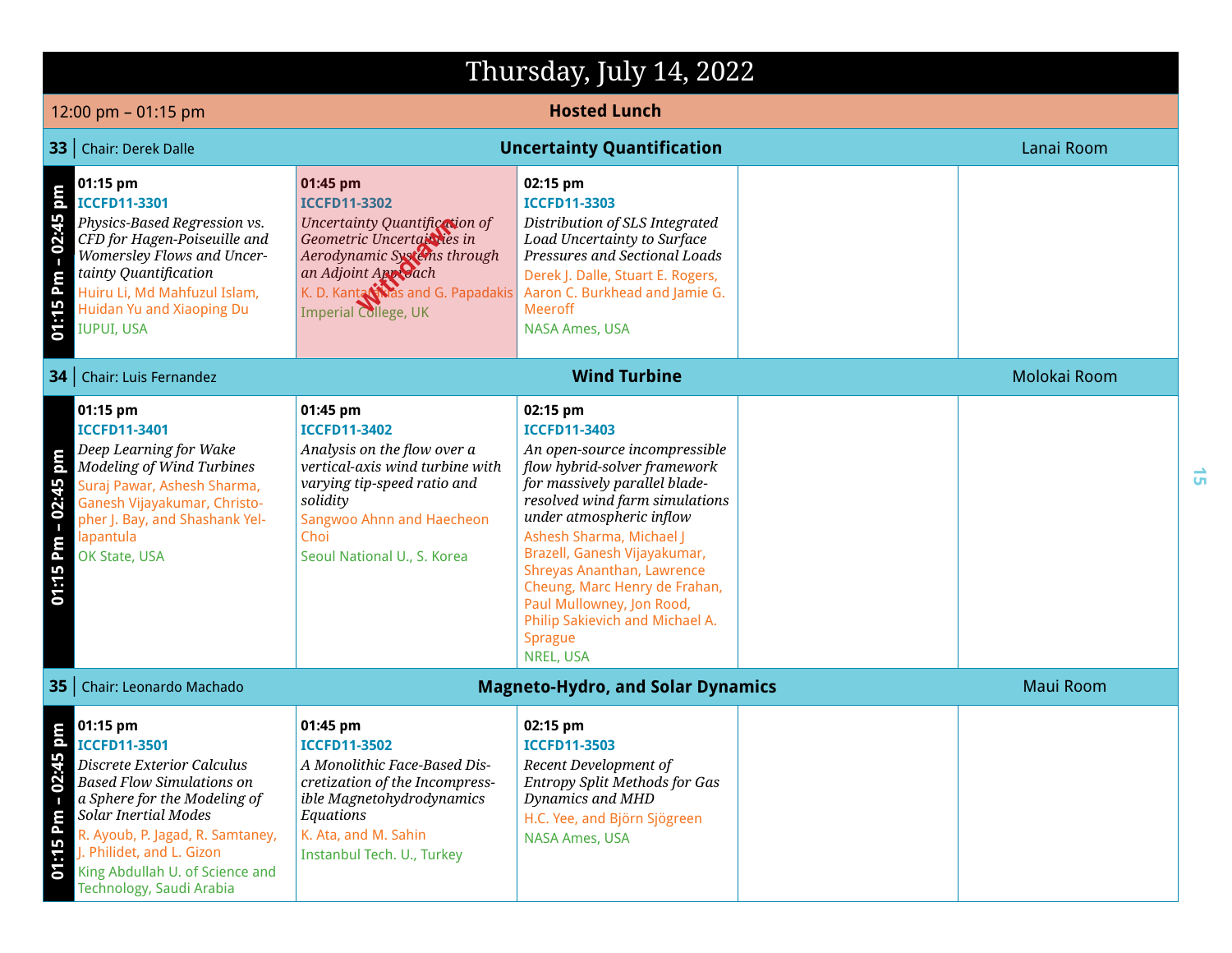|                           | Thursday, July 14, 2022                                                                                                                                                                                              |                                                                                                                                                                                                                                                                                                          |                                                                                                                                                                                                                                          |  |                  |  |
|---------------------------|----------------------------------------------------------------------------------------------------------------------------------------------------------------------------------------------------------------------|----------------------------------------------------------------------------------------------------------------------------------------------------------------------------------------------------------------------------------------------------------------------------------------------------------|------------------------------------------------------------------------------------------------------------------------------------------------------------------------------------------------------------------------------------------|--|------------------|--|
|                           | <b>36</b>   Chair: Steve Legensky                                                                                                                                                                                    |                                                                                                                                                                                                                                                                                                          | <b>Bio-Medical CFD</b>                                                                                                                                                                                                                   |  | Lanai Room       |  |
| pm<br>04:30<br>03:00 pm   | 03:00 pm<br><b>ICCFD11-3601</b><br>A Numerical Simulation on<br>Hemolysis based on Power-Law<br>Models in the FDA Benchmark<br><b>Blood Pump</b><br>J. Choi and N. Hur Sogang<br>University, S. Korea                | 03:30 pm<br><b>ICCFD11-3602</b><br>Estimation of the risk of<br>airborne transmission in an<br>elementary school classroom<br>through Large Eddy Simulation<br>A. Vignolo, M. Draper, and G.<br><b>Usera</b><br><b>Uruguay</b>                                                                           | 04:00 pm<br><b>ICCFD11-3603</b><br><b>Industrial and Biomedical CFD</b><br>Workflows Enhanced with In<br>Situ Knowledge Capture and<br><b>Computational Steering</b><br>Steve M. Legensky and Earl P.N.<br><b>Intelligent Light, USA</b> |  |                  |  |
|                           | 37 Chair: Timothy Chau                                                                                                                                                                                               |                                                                                                                                                                                                                                                                                                          | <b>Unsteady CFD - I</b>                                                                                                                                                                                                                  |  | Molokai Room     |  |
| pm<br>4:30<br>md<br>03:00 | 03:00 pm<br><b>ICCFD11-3701</b><br>Analysis of a Flapping Blade in<br>Two-Phase Flow<br>A. Viljoen, W. H. Ho and D. J.<br>Chandar<br>University of the Witwatersrand,<br>S. Africa                                   | 03:30 pm<br><b>ICCFD11-3702</b><br>Vortex Structure Analysis<br>Method for Separated Shear<br>Flow<br>Takuto Ogawa, Tomoaki<br>Tatsukawa and Fujii Kozo<br>Tokyo U. of Science, Japan                                                                                                                    |                                                                                                                                                                                                                                          |  |                  |  |
|                           | 38 Chair: Nathan Hariharan                                                                                                                                                                                           |                                                                                                                                                                                                                                                                                                          | <b>Artificial Intelligence</b>                                                                                                                                                                                                           |  | <b>Maui Room</b> |  |
| md<br>4:30<br>03:00 pm    | 03:00 pm<br><b>ICCFD11-3801</b><br>Obstacle Location and Identifi-<br>cation using Time Reversal and<br>Deep Learning<br>Adar Kahana, Oded Ovadia, Eli<br><b>Turkel and Dan Givoli</b><br>Tomer, Tel-Aviv U., Israel | 03:30 pm<br><b>ICCFD11-3802</b><br>Machine Learning-Based Physics GPU-Based HPC and AI Develop-<br>Inference from High-Fidelity<br>Solutions: Vortical Features &<br>Flow Separation<br>Nathan Hariharan and Jennifer N.<br>Abras<br><b>CREATE, DoD High Performance</b><br><b>Computing Nvidia, USA</b> | 04:00 pm<br><b>CCFD11-3803</b><br>ments for CFD<br>S. Posey, J. Luitjens and O.<br>Hennigh<br>Nvidia, USA                                                                                                                                |  |                  |  |
|                           | 06:30 pm - 09:30 pm                                                                                                                                                                                                  |                                                                                                                                                                                                                                                                                                          | <b>Hosted Luau</b>                                                                                                                                                                                                                       |  | Meet in Lobby    |  |